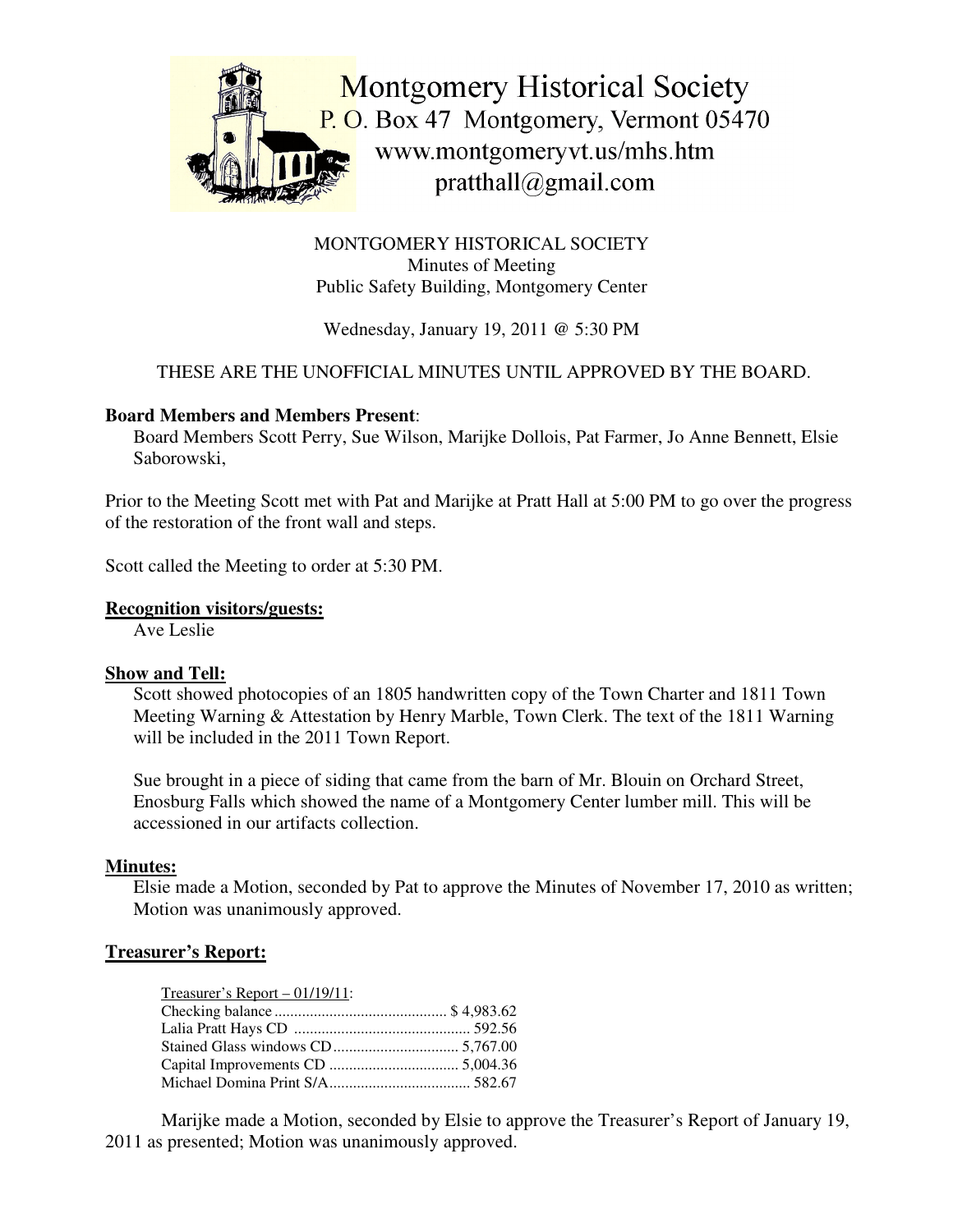## **Membership:**

Marijke reported a first membership contribution for 2011 of \$75.00.

The year 2010 ended with the following membership contributions:

| Total membership:                  | 219         |
|------------------------------------|-------------|
| Total new members:                 | 16          |
| Total business partners:           | 19          |
| Total contributions:               | \$10,230.00 |
| Total \$100 or more contributions: | 37          |

## **Old business:**

- A. Pratt Hall
	- 1) Front entryway project update  $-$  Jan Lewandoski started the work on January  $10^{th}$ ; most of the demolition has been done and more will be done as the work progresses. More rot in the beams was discovered than expected, but the front wall has now been solidly supported by a come-alongs from the top beam and jacks at the bottom, so that replacement beams can be put into place. Randy St. Onge, Charlie Carpenter and Lutz Saborowski have done a lot of snowremoval and Pat, Scott and Ken have put in time to help with the demolition, all the a tune of over \$1,000 for in-kind services.
	- 2) Clock the clock has temporarily been stopped because of the work and also because the bottom of the stairs has been removed as part of the restoration work. Scott will be in touch with Pat Boyden when the clock is once again accessible.
- B. Town History Book –Jo Anne has started the interviewing of town's people and asked for some more input and names from the Board.
- C. Holiday Events Wrap up the response to the Members' Appreciation Event was excellent and will be done again; the Carols & Candles with Andrew Massey and his "Montgomery Symphony Orchestra" was once again a great success. There were about 10 people who came to the Open House on Saturday – hopefully more will come next year.
- D. Planned Giving Scott handed out a proposed brochure for review by the Board members.
- E. Homework Assignment Notable Montgomerians / Prototype Gazetteer A discussion took place as to the criteria for including names of notable Montgomerians; the list available on the MHS website (see link below). For the time being it was decided to list only those first 100 years since incorporation of the town.
- F. Radar scope no discussion
	- MES visit
	- Teaching American History Grant
	- Domina print fundraiser update
	- Old maps project
	- Grant writing
	- Archives update- policy draft
	- Pratt Hall Rental Policy (Backup Policy)
	- Future Tunbridge off-year regional event
	- MHS hosting next regional Societies meeting in May